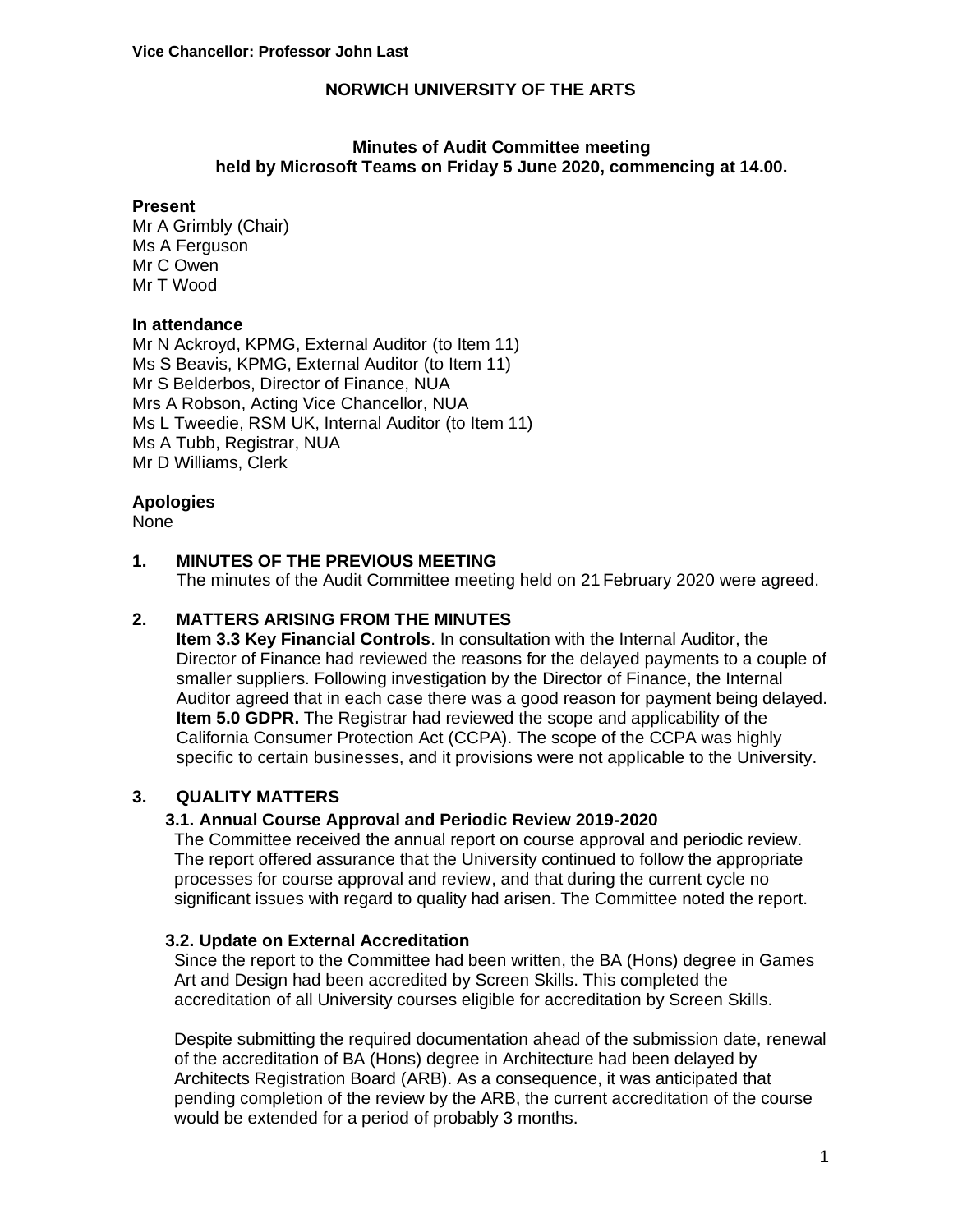### **3.3. GDPR & Cyber Security Covid-19 update**

The report provided an update to the Committee on the actions taken by the University following the outbreak of Covid-19, and the movement to remote working. The resulting changes had been significant. In making the changes the University had been mindful of the need to manage the increased likelihood of cyber-attacks. A key action had been to provide guidance and support to staff, raising their awareness of cyber risks and continuing to emphasise the importance of training. To assist in capturing 'lessons learned' following the changes, the Compliance Manager was keeping a detailed log of matters that had emerged.

Remote desk top working was employed by staff working from home. This meant their personal computer operate as a monitor, and data and files remained behind the University's firewalls. The Committee noted that there was a risk that some staff, if they experienced difficulties with their broadband connectivity, might be tempted to download files to the personal computer. It was agreed that it would be appropriate for the University to remind staff of the risks should they be tempted to download material to their 'home' computer.

#### **Acting Vice Chancellor**

### **3.4. Covid-19 Pandemic – Adjustments to Learning, Teaching and Assessment arrangements**

The report documented the decisions arising from the Covid-19 Pandemic, and communications with students and staff following the movement to on-line working from 23 March 2020. The report covered all groups of students: undergraduate, postgraduate and research.

Appendix 1 of the report detailed the University's responses to the guidance issued by the Office for Students (OfS) and by the Quality Assurance Agency (QAA). Appendix 2 of the report included the adjustments made by the University to student assessment.

While a number of students had been anxious about the changes early on, the subsequent feedback by students had been positive. Course teams had also responded strongly. In the case of undergraduate students, it had helped that the majority of teaching had been completed before the University was forced to physically close.

The Committee discussed the assessment procedures, and were satisfied that appropriate adjustments had been introduced by the University. The Committee also discussed the plan for the FY21 teaching year recognising there were many variables at play.

Only 3 complaints about the changes made by the University had been received, two of which had been written by the student's parents. All complaints had been dealt with in line with NUA procedures.

The Committee noted the report.

# **4. EXTERNAL AUDIT**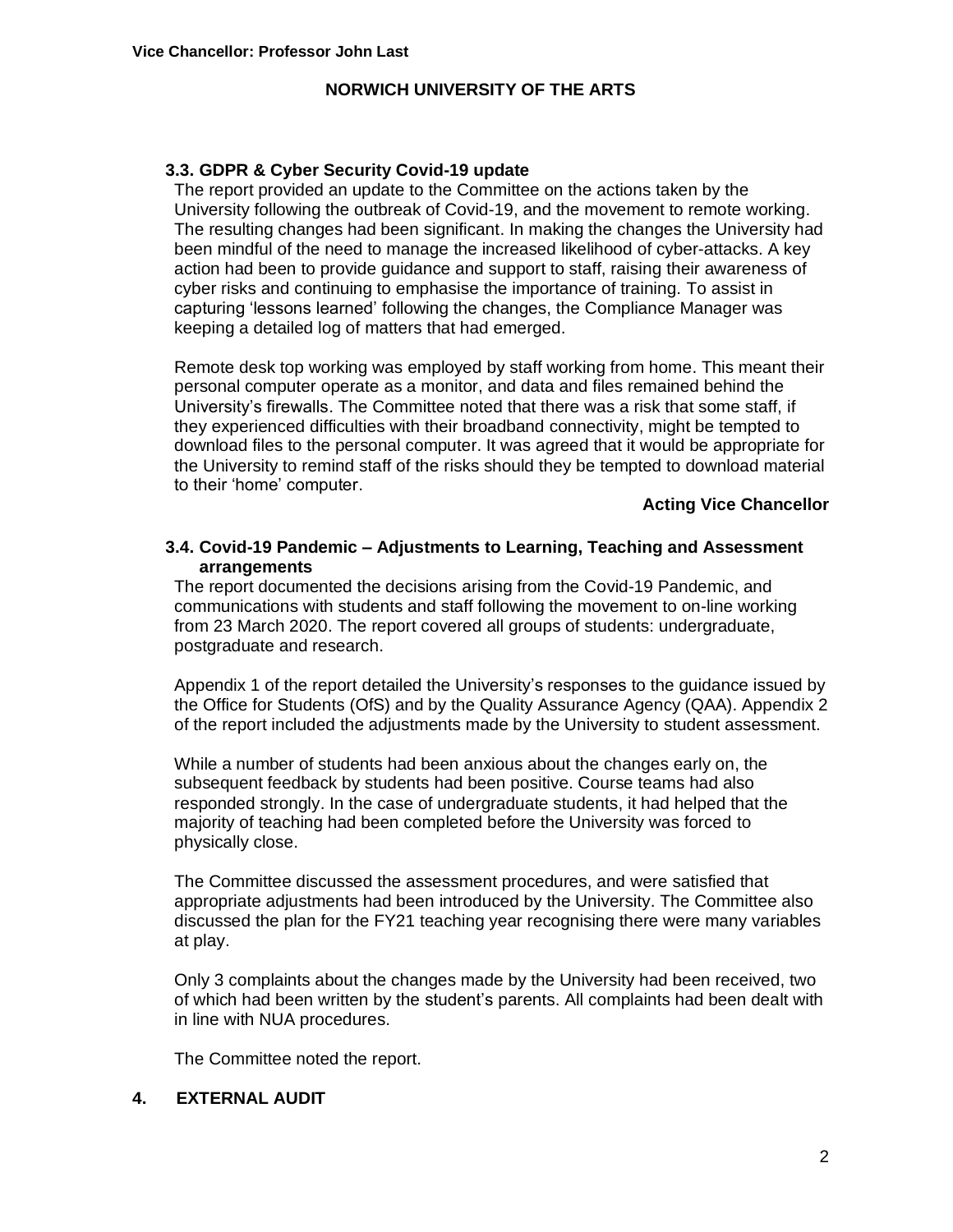### **4.1. KPMG External Audit Plan and Strategy 2019/20**

The external auditor introduced the external audit plan and strategy 2019/20. The Committee's attention was drawn to the risks identified in plan, and to the materiality and the reporting thresholds. All of the work of the external auditor would be undertaken remotely. The auditor confirmed their independence.

The scope of work required to audit the implementation of the University's access and widening participation plan was currently unclear. Until the requirements had become clear, it was difficult to finalise the external audit fee.

The external auditor undertook a significant number of higher education audits. Information obtained from the different audits informed the thresholds it used for sector and institutional comparisons.

The Committed noted the External Audit Plan and Strategy 2019/20.

# **5. INTERNAL AUDIT**

### **5.1. Internal Audit Progress Report**

The Committee received the Internal Auditor's progress report. Despite Covid-19 good progress had been made in completing the 2019/20 plan.

The Internal Auditor also provided the Committee with their March 2020 Higher Education Briefing and a Covid-19 Fraud Briefing, which was not specific to higher education. The Internal Auditor had published a more recent edition of the Higher Education Briefing and this would be shortly circulated to members of the Committee. **Internal Auditor**

# **5.2. Final Report – Competition and Markets Compliance Arrangements**

The Committee received the internal auditor's report. The University was fully compliant with the Competition and Market Authority's (CMA) requirements, and no additional management actions were required.

# **5.3. Interim Audit Strategy 2019-2022, including Internal Audit Plan 2020/21**

The Committee received the Internal Audit Plan 2020/21. Rather than separately considering Covid-19, and assessment of its impact would be incorporated into each of the individual audit reviews. The Committee noted that a number of areas reviewed included in the plan, were necessary to meet external requirements placed on the University.

The Committee examined the Plan, and discussed possible additional areas for current or future inclusion in the Internal Auditor's programme of work. Possible areas included student and staff mental health and support, equality, diversity and inclusion and sustainability. It was agreed these topics would kept under review, and might in future be appropriate subjects for examination by internal audit.

The Committee agreed the Internal Audit Plan 2020/21.

#### **6. RISK MANAGEMENT**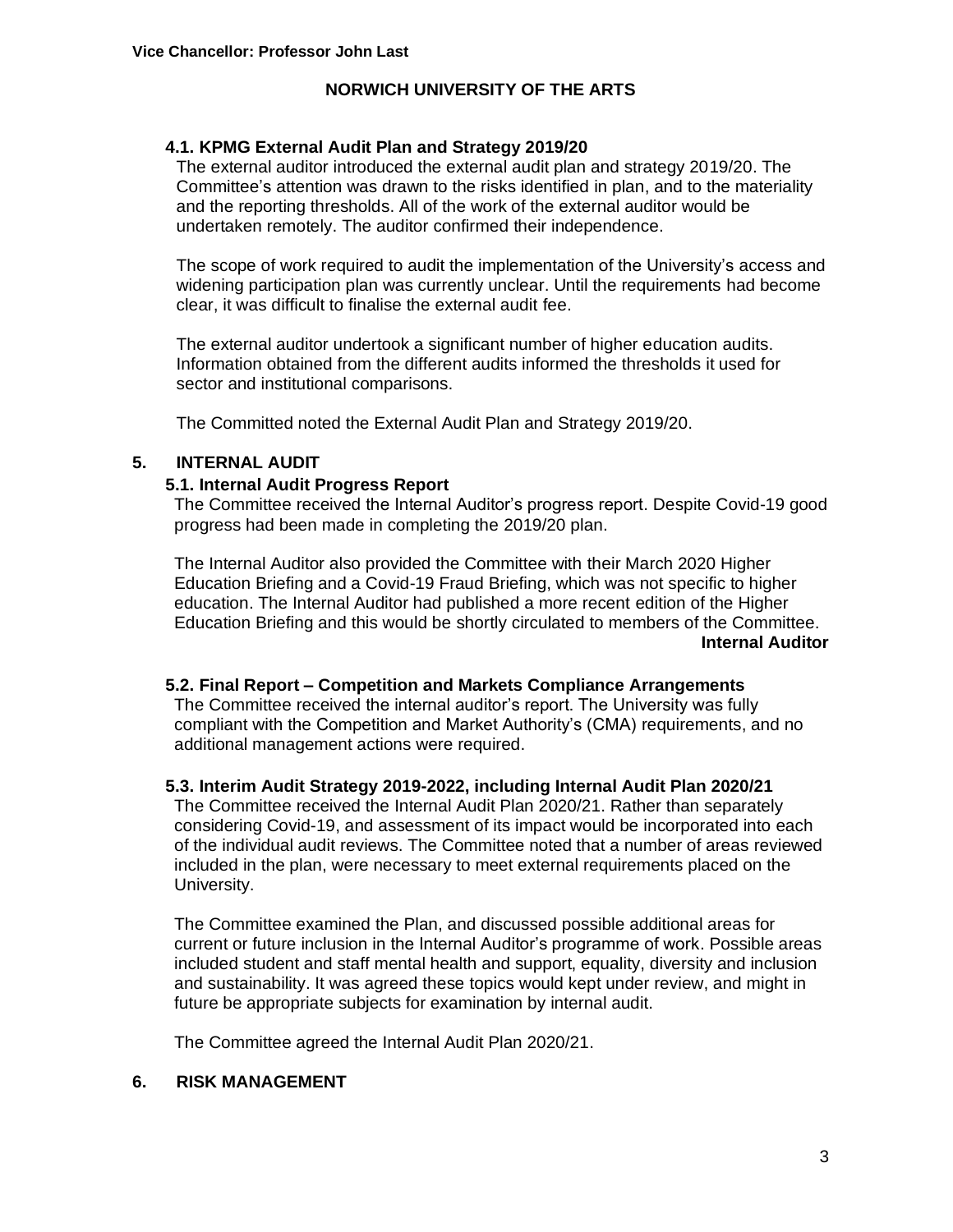### **6.1. Significant Risks List**

The Committee noted the Significant Risks List. The list had been updated to reflect the actions and impacts associated with Covid-19, which were highlight throughout the report using a 'red' typeface.

Further information on the student number controls for 2020/21 had been issued. The Department for Education (DfE) had informed the University that it had a student number control (SNC) total of 880. However, the University believed its student number for 2020/21 entry could be 901 Home & EU students which was the total number of firm acceptances received before the  $1<sup>st</sup>$  June deadline. Institutions recruiting above their designated student number control would be subject to a severe financial penalty.

### **6.2. SMG Annual Risk Management Report**

The Committee received the annual review of the University's policy and processes for identifying and managing risk. The report confirmed that the full risk management review and recording process had been undertaken for the year.

# **7. INTERNAL CONTROLS**

# **7.1. Report on Fraud and Review of Fraud Response Plan**

The Committee noted the report on fraud, which showed that most attempts to defraud the University involved information technology. No known attempts at fraud had been successful, and the University had suffered no financial or other adverse impacts. There were no changes to the University's Fraud Response Plan.

# **7.2. List of Donations Received May 2019 – April 2020**

The Committee noted the list of donations.

# **8. HEALTH AND SAFETY**

#### **8.1. Health and Safety Annual Report**

The Committee received the Health and Safety Annual Report. The Report also contained a summary the Health & Safety/Estates responses to Covid-19. There had been no major injuries or incidents during the reporting period.

### **9. GOVERNOR MATTERS**

### **9.1. Governors' expenses**

The expenses claimed by governors for the period May 2019 – April 2020 were noted**.**

# **10. ANY OTHER BUSINESS**

There was no other matters of business.

#### **11. AUDIT MATTERS**

#### **BUFDG Audit Fee Sector Benchmarking**

The Committee considered the report. The report confirmed that the internal auditors offered value-for-money.

In line with the principles of good governance, re-tendering for the contracts for the University's internal and external auditors would be required in the next two years. To encourage applicants, both contracts should be re-tendered at the same time.